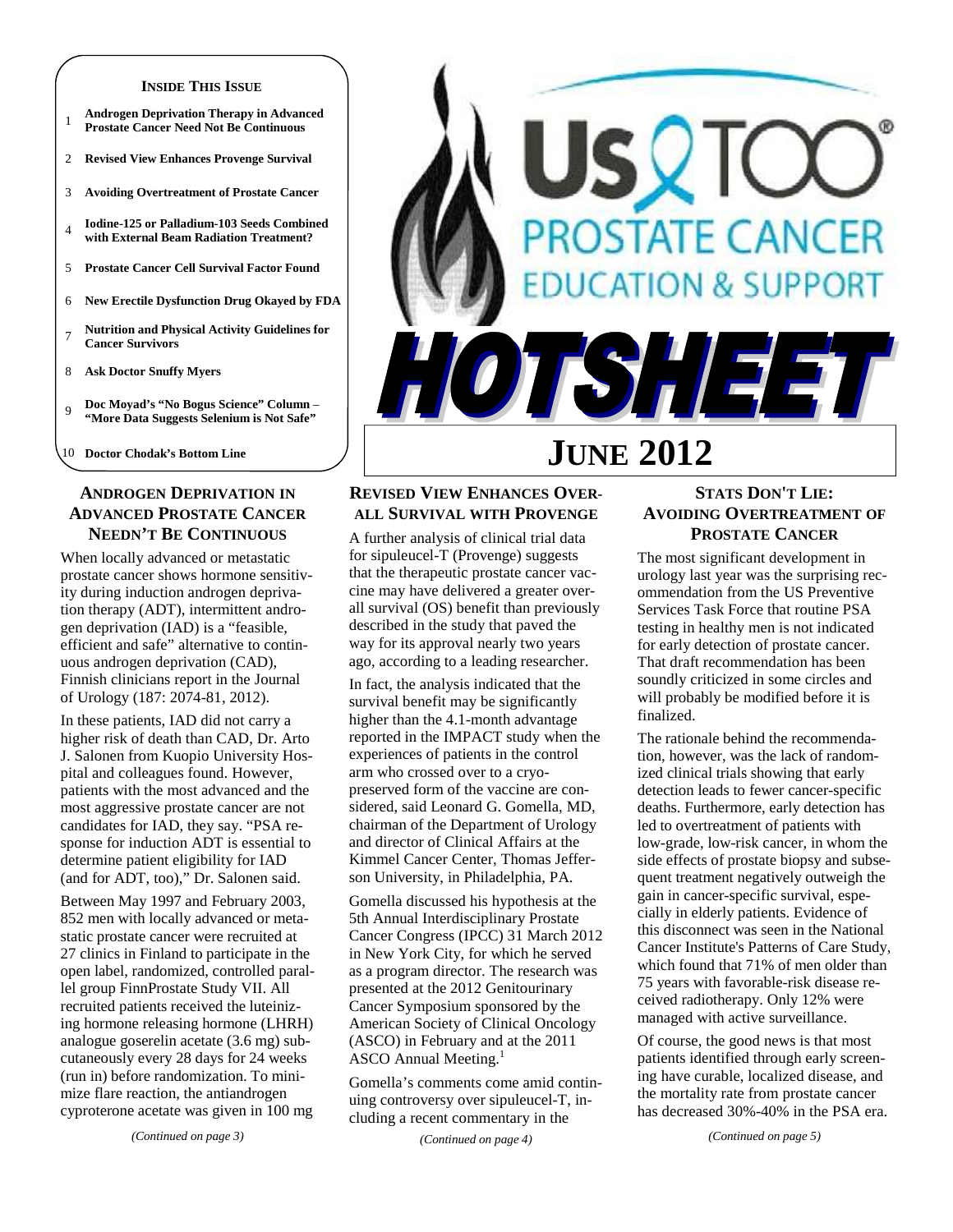

## **AND PEOPLE LIKE YOU!**

ITEMS CONTAINED IN US TOO PUBLICATIONS ARE OBTAINED FROM VARIOUS NEWS SOURCES AND EDITED FOR INCLUSION. WHERE AVAILABLE, A POINT-OF-CONTACT IS PROVIDED.

REFERENCES TO PERSONS, COMPANIES, PRODUCTS OR SERVICES ARE PROVIDED FOR INFORMATION ONLY AND ARE NOT ENDORSEMENTS. READERS SHOULD CONDUCT THEIR OWN RESEARCH INTO ANY PERSON, COMPANY, PRODUCT OR SERVICE, AND CONSULT WITH THEIR LOVED ONES AND PERSONAL PHYSICIAN BEFORE DECIDING ON ANY COURSE OF ACTION.

THE INFORMATION AND OPINIONS EXPRESSED IN THIS PUBLICATION ARE NOT RECOMMENDATIONS FOR ANY MEDICAL TREATMENT, PRODUCT SER-VICE OR COURSE OF ACTION BY US TOO INTER-NATIONAL, INC., ITS OFFICERS AND DIRECTORS, OR THE EDITORS OF THIS PUBLICATION. FOR MEDI-CAL, LEGAL OR OTHER ADVICE, PLEASE CONSULT PROFESSIONAL(S) OF YOUR CHOICE.

*HOTSHEET* EDITORIAL TEAM: JONATHAN E. MCDERMED, PHARMD JACQUELINE KONIECZKA THOMAS N. KIRK US TOO INTERNATIONAL STAFF: THOMAS N. KIRK, PRESIDENT AND CEO TERRI GIBBONS LIKOWSKI, CHAPTER SVCS PROG MGR, TOLL FREE PHONE #: 1-877-978-7866 JACQUELINE KONIECZKA, OFFICE MANAGER

RYAN MAGUIRE, COMMUNICATIONS COORD.

US TOO BOARD OF DIRECTORS:

*EXECUTIVE COMMITTEE/OFFICERS* KAY LOWMASTER, MSW, LCSW, CHAIRMAN DAVID P. HOUCHENS, PHD, VICE-CHAIRMAN JACK D. SHAFF, JR., TREASURER RIDGE TAYLOR, SECRETARY

*DIRECTORS:*  JERRY HARDY JEAN JEFFRIES HOWARD KACZMAREK DAVID M. LUBAROFF, PHD JAMES L. RIEDER DEXTER C. RUMSEY III JAMES C. HAMMACK, DDS REV. HAROLD "HAL" TEUSCHER THOMAS N. KIRK, PRESIDENT AND CEO

US TOO INTERNATIONAL, INC. IS INCORPORATED IN THE STATE OF ILLINOIS AND RECOGNIZED AS A 501(C)(3) NOT-FOR-PROFIT CHARITABLE CORPORATION

#### **DONATIONS / GIFTS TO US TOO ARE TAX DEDUCTIBLE**

5003 FAIRVIEW AVE. DOWNER'S GROVE, IL 60515 PHONE: (630) 795-1002 / FAX: (630) 795-1602

**WEBSITE: WWW.USTOO.ORG**

COPYRIGHT 2011, US TOO INTERNATIONAL, INC.

## **ROLE OF ISOTOPE SELECTION IN LONG TERM OUTCOMES WITH INTERMEDIATE-RISK PROSTATE CANCER TREATED WITH EXTERNAL BEAM RADIOTHERAPY AND LOW-DOSE-RATE INTERSTITIAL BRACHYTHERAPY**

Wernicke AG, Shamis M, Yan W, et al

### **Urology 79(5): 1098-1104, May 2012**

**Objective:** To examine the rates of long -term biochemical recurrence-free survival (BRFS) with respect to isotope in intermediate-risk prostate cancer treated with external beam radiotherapy (EBRT) and brachytherapy (BT).

**Methods:** A total of 242 consecutive patients with intermediate-risk prostate cancer were treated with iodine-125 (I-125) or palladium-103 (Pd-103) implants after EBRT (range 45.0-50.4 Gy) from 1996 to 2002. Of the 242 patients, 119 (49%) were treated with I-125 and 123 (51%) with Pd-103. Multivariate Cox regression analysis was used to analyze BRFS, defined according to the Phoenix definition (PSA nadir plus 2 ng/mL) with respect to Gleason score, stage, pretreatment PSA level, and source selection. Late genitourinary and gastrointestinal toxicities were assessed using the Radiation Therapy Oncology Group/European Organization for Research and Treatment of Cancer scale.

**Results:** At a median follow-up of 10 years, the BRFS rate was 77.3%. A statistically significant difference was found in the 10-year BRFS rate between the I-125- and Pd-103-treated groups  $(82.7\%$  and 70.6%, respectively; P = 0.001). The addition of hormonal therapy (HT) did not improve the 10-year BRFS rate (77.6%) compared with RT alone (77.1%;  $P = 0.22$ ). However, a statistically significant difference in the BRFS rate was found with the addition of HT to Pd-103, improving the 10-year BRFS rate to 73.8% compared with Pd-103 alone (69.1%;  $P = 0.008$ ). On multivariate analysis, isotope type (Pd-103 vs I-125), pretreatment PSA level >10 ng/ mL, and greater tumor stage increased the risk of recurrence by 2.6-fold ( $P =$ 0.007), 5.9-fold (P <0.0001), and 1.7 fold  $(P = 0.14)$ , respectively.



## **FUNCTIONAL METABOLIC SCREEN IDENTIFIES 6- PHOSPHOFRUCTO-2-KINASE/ FRUCTOSE-2,6-BIPHOSPHATASE 4 AS AN IMPORTANT REGULATOR OF PROSTATE CANCER CELL SURVIVAL**

Ros S, Santos CR1, Sofia Moco S, et al

#### **Cancer Discov 2: 328-343, 2012**

**Abstract:** Alterations in metabolic activity contribute to the proliferation and survival of cancer cells. We investigated the effect of siRNA-mediated gene silencing of 222 metabolic enzymes, transporters, and regulators on the survival of 3 metastatic prostate cancer cell lines and a nonmalignant prostate epithelial cell line. This approach revealed significant complexity in the metabolic requirements of prostate cancer cells and identified several genes selectively required for their survival. Among these genes was 6 phosphofructo-2-kinase/fructose-2,6 biphosphatase 4 (PFKFB4), an isoform of phosphofructokinase 2 (PFK2). We show that PFKFB4 is required to balance glycolytic activity and antioxidant production to maintain cellular redox balance in prostate cancer cells. Depletion of PFKFB4 inhibited tumor growth in a xenograft model, indicating that it is required under physiologic nutrient levels. PFKFB4 mRNA expression was also found to be greater in metastatic prostate cancer compared with primary tumors. Taken together, these results indicate that PFKFB4 is a potential target for the development of antineoplastic agents.

**Significance:** Cancer cells undergo several changes in their metabolism that promote growth and survival. Using an unbiased functional screen, we found that the glycolytic enzyme PFKFB4 is essential for prostate cancer cell survival by maintaining the balance between the use of glucose for energy generation and the synthesis of antioxidants. Targeting PFKFB4 may therefore present new therapeutic opportunities.

**Conclusion:** I-125 renders a superior rate of BRFS compared with Pd-103 when used with EBRT. HT does not provide additional benefit in intermediate-risk prostate cancer treated with a combination of EBRT and BT, except for the addition of HT to Pd-103.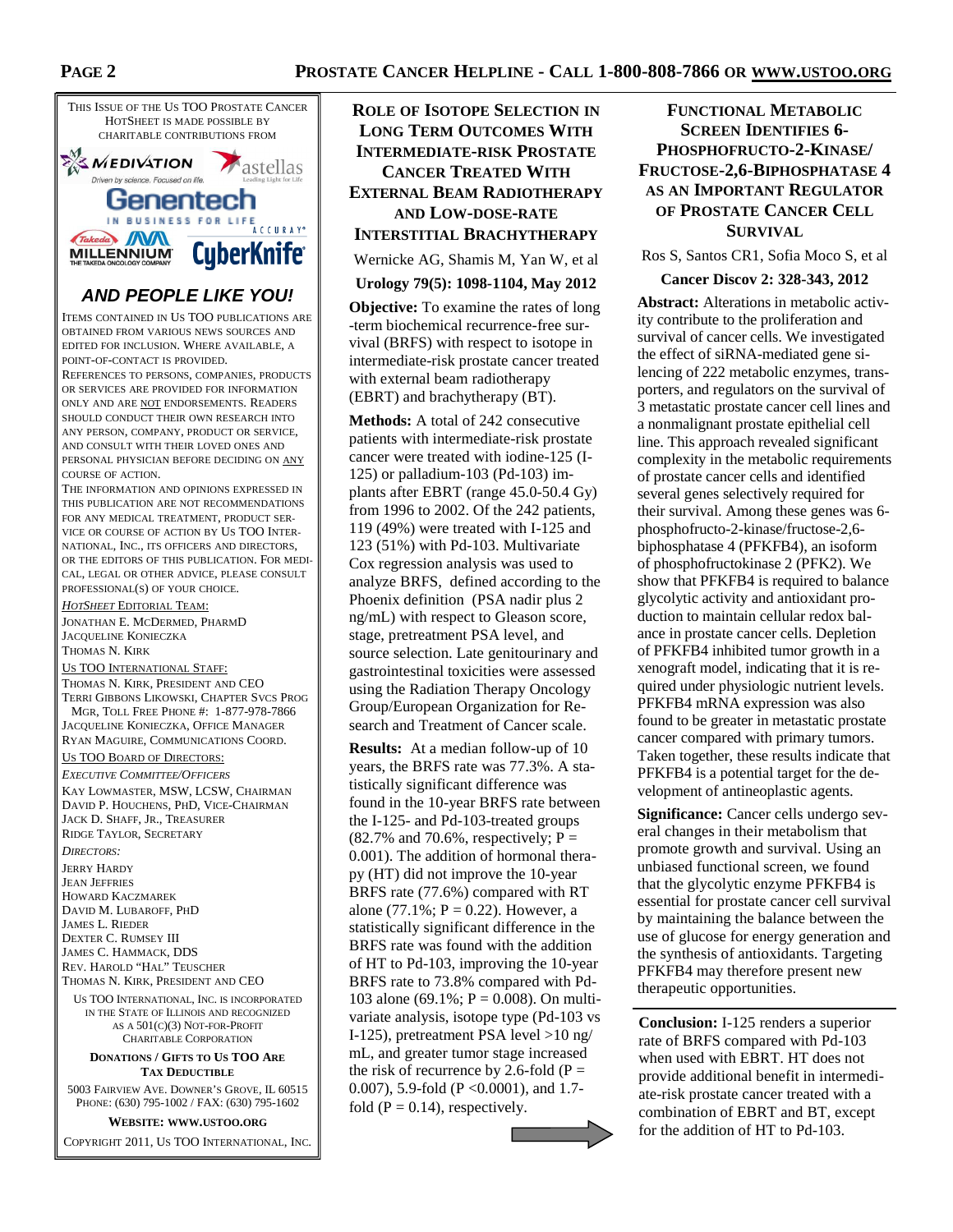#### **IADT IN ADVANCED PROSTATE CANCER** *(Continued from page 1)*

twice daily during the first 12.5 days. The 554 patients in whom PSA decreased to less than 10 ng/mL or by 50% or more if less than 20 ng/mL at baseline were randomly allocated to IAD (274 patients) or CAD (280 patients).

"Patients with the most advanced and the most aggressive PC with high pretreatment PSA did not show adequate biochemical PSA response to ADT in our interim analysis and were not candidates for IAD (298 [35%] of 852 patients with advanced M0 or M1 PC)," Dr. Salonen stated. It was "surprising to some extent" that so many men were unsuitable for randomization, Dr. Salonen admitted, "because generally reported response rate for ADT in treatment of prostate cancer is approximately 80%."

In the CAD arm, patients continued with goserelin acetate or underwent bilateral orchiectomy. In the IAD arm, the LHRH analogue was withheld after randomization and was resumed, including flare protection with cyproterone acetate, for at least 24 weeks whenever PSA increased more than 20 ng/mL or above baseline and was withheld again by the same criteria as for randomization.

Of the 554 randomized patients, 392 (71%) died during a median followup of 65 months. There were 186 deaths in the IAD arm and 206 in the CAD arm (68%

vs 74%; p=0.12). Prostate cancer was the cause of death in 248 cases - 117 in the IAD arm and 131 in the CAD arm (43% vs 47%; p=0.29).

The researchers report that median times from randomization to progression were longer, although not statistically so, in the IAD arm than the CAD arm (34.5 vs 30.2 months). There were no statistical differences in median times to death from any cause (45.2 and 45.7 months), to death from prostate cancer (45.2 and 44.3 months), and to treatment failure (29.9 and 30.5 months).

In Dr. Salonen's opinion, "IAD is a good option in treatment of advanced PC in patients whose prostate cancer shows hormone sensitivity during induction ADT." IAD "should be regarded as standard therapy for prostate cancer" in these patients, the study team concludes in their paper.

They also point out in the article that IAD offers economic benefit with the reduction of drug therapy costs during treatment off periods; however, patients on IAD need more careful followup while off therapy, which means extra costs to the health care system.

*Reuters Health, 26 April 2012* 

## **NEW ERECTILE DYSFUNCTION DRUG OKAYED BY FDA**

Avanafil (Stendra®, Vivus), a new drug to treat erectile dysfunction (ED), was recently approved by the US Food and Drug Administration (FDA). Three clinical trials involving 1267 patients established the safety and effectiveness of the new drug. Men were randomly assigned to take various doses of avanafil or a placebo for up to 12 weeks. Patients receiving avanafil reported significant gains in erectile function, vaginal penetration, and successful intercourse.

Avanafil belongs to the drug class called phosphodiesterase type 5 (PDE5) inhibitors, like Viagra, which increase blood flow to the penis. As a PDE5 inhibitor, avanafil should not be prescribed for men who also take nitrates, commonly used to treat angina, because the drug combination can cause blood pressure to decrease. In addition, FDA cautions that PDE5 inhibitors may cause an erection lasting 4 hours or more.

Avanafil is to be taken on as-needed basis 30 minutes before sexual activity. Clinicians should prescribe the lowest dose that works for an individual man.

The most common adverse events, reported in more than 2% of patients in the clinical trial, were headache, flushing, nasal congestion, and back pain. *Medscape Medical News, 27 April 2012* 

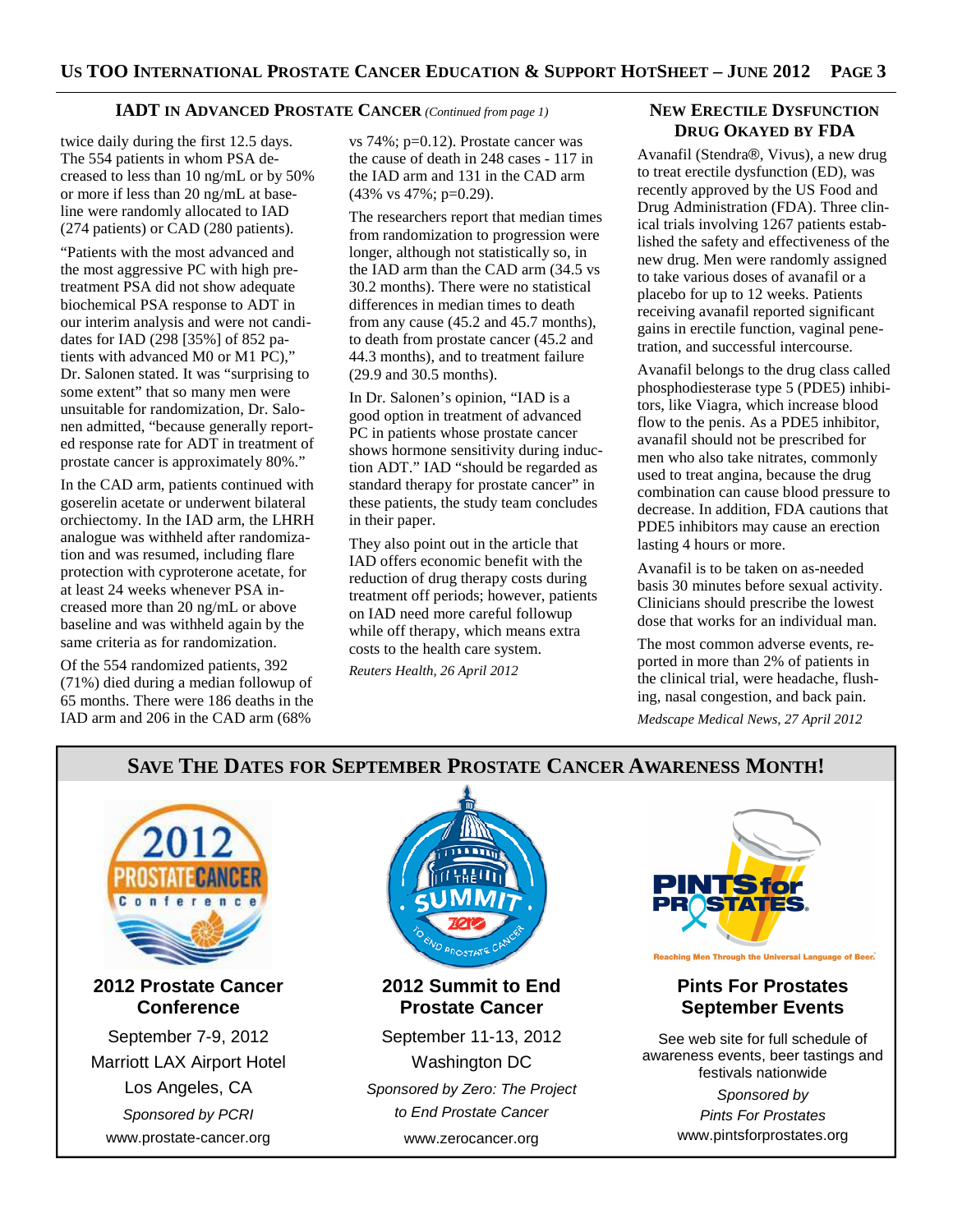#### **SURVIVAL WITH PROVENGE**

*(Continued from page 1)* 

Journal of the National Cancer Institute that maintained previously unpublished data cast doubt on the vaccine's survival benefit partly because of factors involving patients in the placebo arm.<sup>2</sup>

FDA approved Provenge on 29 April 2010 for treating asymptomatic or minimally symptomatic metastatic castrateresistant prostate cancer (CRPC) based on clinical trial data demonstrating that patients who took the vaccine experienced a median OS of 25.8 months versus 21.7 months for those receiving placebo. Sipuleucel-T is custom-made for each patient from antigen-presenting cells that are harvested from the patient through the process of leukapheresis, then cultured to activate immunogenicity, and infused into the patient. The treatment course consists of three intravenous infusions.

In his analysis, Gomella looked more closely at men in the control arms of three randomized, double-blind studies of sipuleucel-T. Of 249 men in the control arms, 216 with disease progression had the option of receiving APC8015F, an autologous immunotherapy with the same potency as sipuleucel-T that was made for each patient and cryopreserved at the time the placebo was prepared.

For the 155 patients from the control arm who received APC8015F, the median OS was 23.6 months from randomization and 20.0 months following disease progression, which compared favorably with the median OS in the sipuleucel-T arms of 25.4 months from randomization and 20.7 months after progression. In contrast, the 61 participants from the control arm who experienced disease progression but did not cross over to APC8015F had a median OS of 12.7 months from randomization and 9.8 months following disease progression.

*(Continued on page 8)* 



**Get connected to other men and family members dealing with a prostate cancer diagnosis at: http:// ustoo. inspire.com**

## **NUTRITION AND PHYSICAL ACTIVITY GUIDELINES FOR CANCER SURVIVORS**

Rock CL, Doyle C, Demark-Wahnefried et al **CA Cancer J Clin 26 April 2012; Epub ahead of print**

#### **Abstract:**

Cancer survivors are often highly motivated to seek information about food choices, physical activity, and dietary supplements to improve their treatment outcomes, quality of life, and overall survival. To address these concerns, the American Cancer Society (ACS) convened a group of experts in nutrition, physical activity, and cancer survivorship to evaluate the scientific evidence and best clinical practices related to optimal nutrition and physical activity after the diagnosis of cancer.

This report summarizes their findings and is intended to present health care providers with the best possible information with which to help cancer survivors and their families make informed choices related to nutrition and physical activity. The report discusses nutrition and physical activity guidelines during the continuum of cancer care, briefly highlighting important issues during cancer treatment and for patients with advanced cancer, but focusing largely on the needs of the population of individuals who are disease free or who have stable disease following their recovery from treatment. It also discusses select nutrition and physical activity issues such as body weight, food choices, food safety, and dietary supplements; issues related to selected cancer sites; and common questions about diet, physical activity, and cancer survivorship.

## **Editor's note:**

These guidelines update a 2006 ACS report outlining the evidence on the impact of nutrition and physical activity on cancer recurrence and survival. Coauthor Colleen Doyle, MS, RD, director of nutrition and physical activity at the ACS, stated, "While we've published previous reports outlining the evidence on the impact of nutrition and physical activity on cancer recurrence and survival, this is the first time the evidence has been strong enough to release formal guidelines for survivorship, as we've done for cancer prevention." The full report appeared 1 May 2012 in *Medscape Medical News.* 

For the guidelines, a dozen experts in nutrition, physical activity, and cancer survivorship evaluated the scientific evidence and best clinical practices related to optimal nutrition and physical activity after the diagnosis of cancer.

One of the chief recommendations is to engage in regular physical activity. The aim should be at least 150 minutes per week of moderate-intensity activity and strength training twice a week. Since 2006, a number of studies have shown a reduction in the risk for cancer recurrence and an improved overall survival in breast, colorectal, prostate, and ovarian cancers. Exercise can also improve quality of life by reducing fatigue, psychosocial distress, depression, and low selfesteem among survivors.

One of the other main recommendations focuses on achieving and maintaining a healthy weight, defined as a body mass index from 18 to 25 kg/m². The authors note that there is "increasing evidence" that obesity is associated with an increased risk for cancer recurrence, and that it reduces the likelihood of diseasefree and overall survival. After recovery from cancer treatment, intentional weight loss might be associated with health-related benefits, they explain. It is not proven that this will improve cancerrelated outcomes, they note, but it is "likely probable."

The third main recommendation is to follow a diet rich in fruit, vegetables, and whole grains. Current US health recommendations are for adults to eat at least 2.0 to 3.0 cups of vegetables and 1.5 to 2.0 cups of fruit each day. Some studies suggest that omega 3 fatty acids have specific benefits for cancer survivors, such as ameliorating cachexia, improving quality of life, and enhancing some forms of treatment, but the findings are not entirely consistent. Nevertheless, foods that are rich in omega 3 fatty acids (including fish and walnuts) should be encouraged, the authors note, because they have been associated with reductions in cardiovascular risk and overall mortality.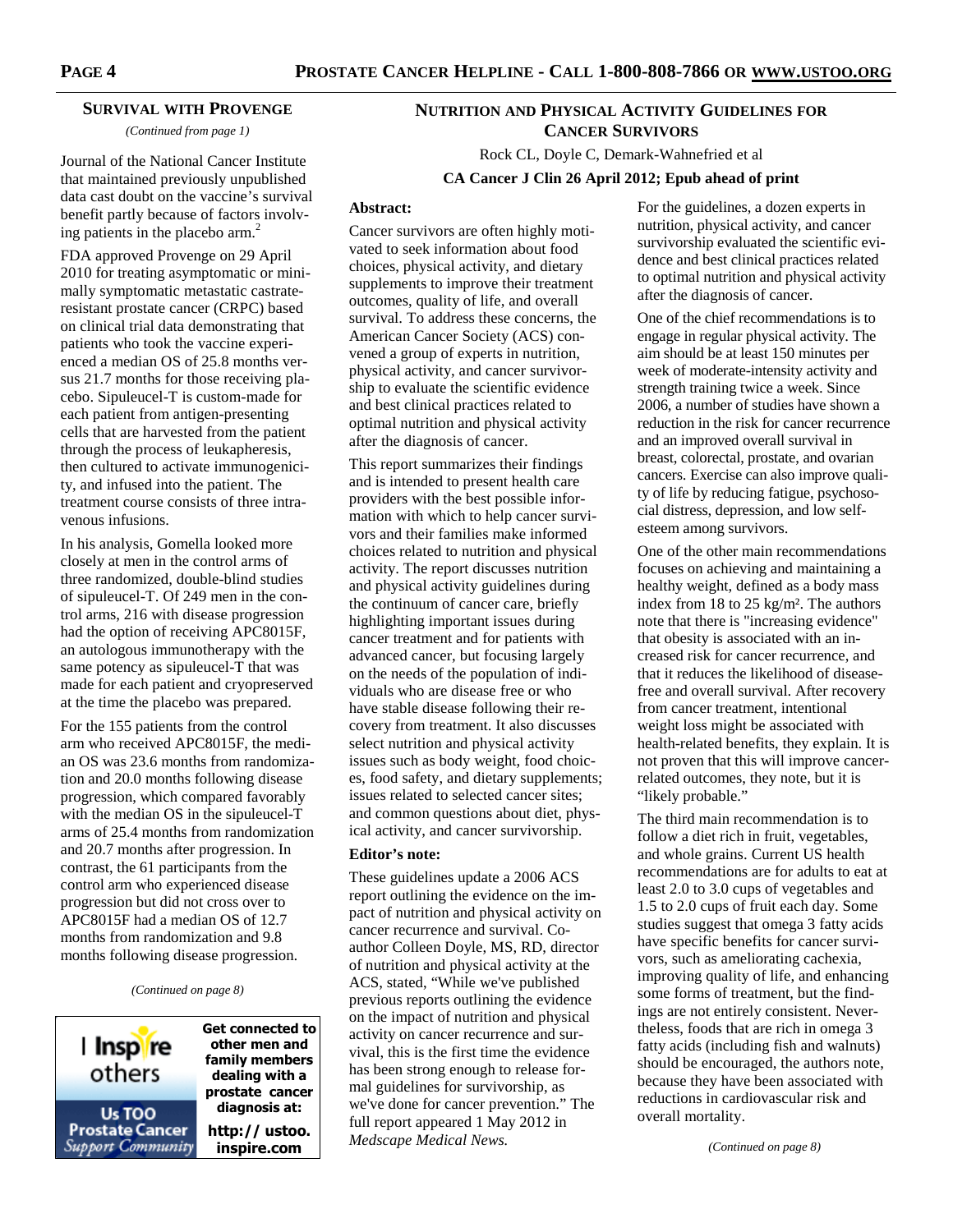#### **ASK DOCTOR SNUFFY MYERS**

**Editors' note**: Us TOO has invited certain physicians and others to provide information and commentary for the *HotSheet* to enrich its content to empower the reader. This column contains the opinions and thoughts of its author and is not necessarily those of Us TOO International.

At age 52, I developed symptoms of prostatitis and difficulty urinating and went to see a urologist. I was given antibiotics and treated with drugs for prostate enlargement but continued to experience symptoms. Although skeptical of my presenting symptoms – an unremarkable prostate exam and PSA, the urologist eventually did biopsies that showed low-yield Gleason 6 prostate cancer. I consulted with 4 different doctors and all stated I was a candidate for active surveillance. After exploring all of my options with the last doctor, I decided to undergo a robotic prostatectomy. The pathology report upgraded my Gleason score of 6 to a 7 and most of the cancer was around my urethra near the bladder neck. So, I have two questions regarding active surveillance. First, how often is the amount of prostate cancer underestimated by initial biopsy results but still at an early enough stage for curative treatment? Secondly, how often is a biopsy Gleason 6 cancer upgraded after radical prostatectomy?

This is probably the most common question I get about active surveillance. If you have a routine transrectal ultrasound and biopsy, about 25-35% will be found to have either a higher Gleason or more extensive disease at diagnosis. Because of this fact, there is a major focus on improving the accuracy of the initial evaluation. There is a rather extensive urologic literature that focuses on how many biopsies are needed to accurately gauge the extent and aggressiveness of the cancer. In general, the more biop-

## **US TOO WANTS TO ANSWER YOUR QUESTIONS!**

Dr. Myers would love to provide direct answers to questions posed by Us TOO members. Instead of printing questions answered in the *Prostate Forum*, we'd rather provide readers who subscribe to both publications with fresh content. Questions about imaging, active surveillance, and biochemical relapse would be particularly appreciated right now.

If you have questions, please send them to <Jackie@ustoo.org> or call the Helpline at 800-808-7866.

sies, the greater the accuracy all the way up to saturation biopsy protocols that can involve more than 50 biopsies.

Obviously, there is a market for less intrusive approaches. In response, there has been an effort to improve imaging of the prostate gland. Multiparametric MRI looks very impressive, but is still at an early stage. We have had a rather extensive experience referring patients to Dr. Bahn in Ventura California for color Doppler ultrasound. For years, we have referred Gleason 6 cases that look eligible for active surveillance to him for further evaluation. Interestingly, in about 30% of the cases, he finds disease too extensive or too aggressive for active surveillance.

There is yet another way to look at your question. How often does active surveillance result in patients progressing beyond organ-confined disease before patients are referred to surgery? Dr. Ballentine Carter at Johns Hopkins has looked at this. In their trial, this was an uncommon event. So, in skilled hands, cases like yours would be identified and referred to surgery in a timely fashion.

Finally, your question infers that your cancer was dangerous and caught in time by curative treatment. This is a common misconception among patients and even among practicing urologists. A portion of Gleason 3+4=7 cancers are just as indolent and nonthreatening as Gleason 6 and do well with active surveillance. So, it is still not clear that surgery benefited you. Conversely, there are also Gleason 3+4=7 cancers that are quite aggressive and have spread via the blood stream prior to surgery.

For this reason, prostatectomy is not a sure cure and there is a significant risk of recurrent disease. The PIVOT trial tried to quantify this by randomizing between watchful waiting and surgery. For Gleason 6 and PSA under 10, there was no survival advantage to surgery out to 12 years. For the higher Gleason grades, there was a survival advantage to surgery, but still far too many patients relapsed and died. So, I do not agree with your conclusion that your results truly establish that you benefited from surgery.

#### **STATS DON'T LIE**

*(Continued from page 1)* 

#### Study Summary

In this article, Carter provides current statistics on the treatment of patients with low-risk disease and discusses definitions of "low-risk" disease and current guidance for pursuing close observation rather than immediate intervention.<sup>1</sup>

Can we define low-risk disease? Carter reviews two classification schemes from D'Amico and colleagues and Epstein and colleagues that have stood the test of time. However, there has been significant upgrading on surgical specimens, which has led to the recommendation for repeated biopsies in patients receiving close observation.

What do we know about patients with low-risk prostate cancer? Currently, patients with localized low-risk disease should be given the option of close observation. They should be informed that intervention with surgery or radiation reduces cancer-specific mortality by 50%, but that their cancer-specific mortality risk without treatment is less than 10%. These patients also need to be aware that the risk for cancer spread is low but does exist.

In the longest prospective study of 450 men followed with active surveillance for a median of 7 years, 10-year actuarial cancer-specific survival was 97% (and 17% of the patients were not low risk on entry). $^{2}$  Also, in a multiinstitutional study, the 5-year probability of a patient remaining on active surveillance was 75%.<sup>3</sup>

In the future, identification of new molecular markers will give us a better definition of low-risk prostate cancer. At the present time, however, patients with low-risk disease should be informed about the pros and cons of close observation. Carter offers guidance for urologists in helping patients make an informed treatment choice.

## References

- 1. Carter HB. BJU Int 108: 1684-95, 2011
- 2. Klotz L, Zhang L, Lam A, et al. J Clin Oncol 28: 126-31, 2010
- 3. Eggener SE, Mueller A, Berglund RK, et al. J Urol 181: 1635-41, 2009

*Edwin D. Vaughan, MD, for Medscape Urology Viewpoints 12 April 2012*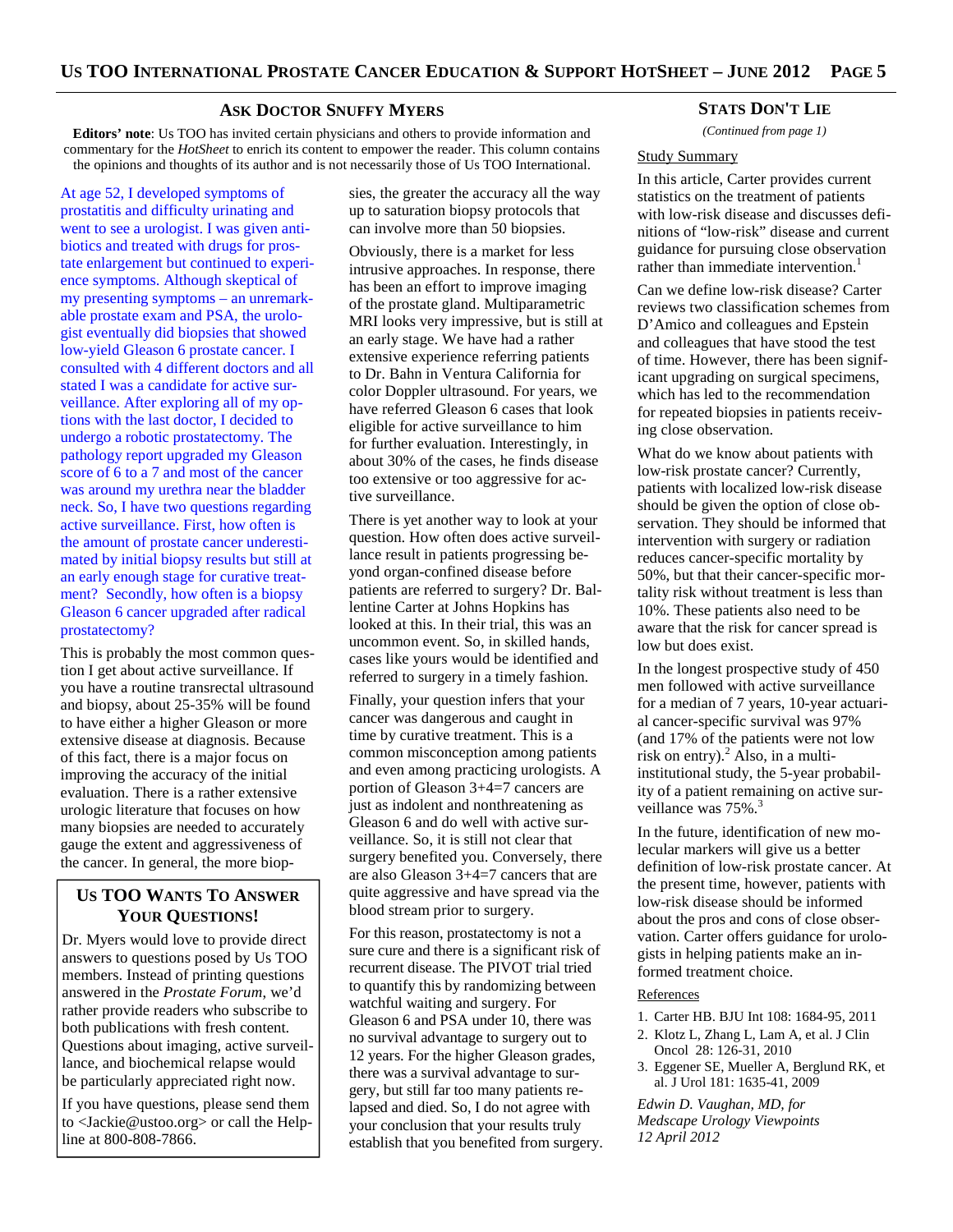## DOC MOYAD'S WHAT WORKS & WHAT IS WORTHLESS COLUMN, ALSO KNOWN AS "NO BOGUS SCIENCE" COLUMN **"No, selenium cannot be considered safe for prostate cancer in really high-doses! Why hasn't this been objectively reported?"**

Mark A. Moyad, MD, MPH

University of Michigan Medical Center, Department of Urology

**Editors' note**: Us TOO has invited certain physicians and others to provide information and commentary for the *HotSheet* to enrich its content to empower the reader. This column contains the opinions and thoughts of its author and is not necessarily those of Us TOO International.

**Bottom Line:** A lot of news sources reported in 2011 and continue to report in 2012 that selenium had absolutely no impact or might reduce risk of prostate cancer from the SELECT trial (largest randomized study in human history to determine if Vitamin E and/or Selenium can reduce the risk of prostate cancer) and other prostate cancer trials, but in reality there was an interesting nonsignificant higher risk of aggressive prostate tumors (Gleason 7+) found in each supplement group over the placebo in the SELECT trial and other lessons in other studies. Where was that reported???

Some folks have a tough time accepting the fact that too much of a good thing, including some dietary supplements are not a good thing! It is kind of like a hotdog and a beer at the baseball game (or too much sushi or too much exercise)…the first one tastes dang good and probably does no harm but eating and drinking 3-4 of these things in no time could ensure that you will be making a visit to the local restroom accepting a facedown position above the toilet seat (college flashback for Moyad)! When the results of the SELECT trial  $1$  came out and clearly showed an increased risk of prostate cancer with one type of vitamin E supplement in large doses there were many that stated that at least 200 micrograms of selenium per day was found to be safe and the combination of selenium and vitamin E were safe, but since I have no life and actually read all articles line by line in their entirety there was one finding that was not widely reported that should have been reported. Let me share with you Table 3 from that citation (on page 1552). Something amazing is found in men in this trial that were diagnosed with Gleason 7 or great-

**Join us! GREATER CHICAGO Sunday,**  SEA oreaner cricago<br>prostate<br>cancer **Sept 16, 2012**  3LUE valk **Lincoln Park, Chicago, IL**  SUPPORT EDUCATE ADVOCATE **www.SEABlueProstateWalk.org** 

er tumors (in other words Gleason 7, 8, 9 and 10 combined). In the vitamin E group alone there was a non-significant 16% greater risk of being diagnosed with a Gleason 7-10 cancer. In the selenium alone group there was a 21% increased risk that almost reached significance  $(p=0.11)$ , and in the combination of vitamin E and selenium group there was a 23% HIGHER RISK that almost also reached significance (p=0.08)! Now, most of this was due to Gleason 7 cancers because there were few Gleason 8-10 cancers diagnosed in this trial (from table 4). And, selenium showed an increased risk of type 2 diabetes after 5.5 years but this risk decreased after stopping these supplements.

WOW! Some would say that the researchers did not test the right type of vitamin E and that a more natural form such as gamma-tocopherol or mixed vitamin E supplement should have been tested, but it is easy to be a Monday morning quarterback here. The fact that in all the supplement groups there was a nonsignificant increase risk of being diagnosed with aggressive prostate cancer (notably Gleason 7) is concerning and at least NEEDS TO BE SHARED!!

Interestingly, in another phase 3 US trial of selenium in men at high-risk for prostate cancer published last year there was a non-significant reduction in prostate cancer with selenium in the men that had the lowest levels of selenium to start the clinical trial!  ${}^{2}$  Finally, a US trial in men with localized prostate cancer on active surveillance found a significantly higher PSA velocity in those that took 800 micrograms of selenium per day compared to placebo when they had already started the trial with higher levels of selenium in their blood! $3$ 



Let's face the facts…until someone proves to me that more is better…I will stick with less is more when it comes to prostate cancer. It seems that more is only better when you are getting little to none of a good thing in your diet and other pills. I don't mind a little selenium and vitamin E in my children's multivitamin but no thanks to megadoses for now!

Peace and Love, Mark A. Moyad.

## References

- 1. Klein EA, Thompson IM Jr, Tangen CM, et al. JAMA 306: 1549-56, 2011.
- 2. Marshall JR, Tangen CM, Sakr WA, et al. Cancer Prev Res (Phila.) 4: 1761-9, 2011.
- 3. Stratton MS, Algotar AM, Ranger-Moore J, et al. Cancer Prev Res (Phila.) 3: 1035- 43, 2010.

**Want to learn more about local prostate cancer support group activities? Read the**

# CHAPTER NEWS!

**at www.ustoo.org!**

## **US TOO SEEKS BOARD MEMBER APPLICATIONS**

Us TOO International, is seeking qualified individuals to serve on its Board of Directors. Members have been diagnosed with prostate cancer, are a member of such a man's family or significant other, or any person involved in or interested in support or treatment of such patients. Other qualifications include familiarity with an Us TOO chapter, ability to think globally, skills or experience deemed beneficial to the work of Us TOO and commitment to Us TOO's purpose and mission. See details at www.ustoo.org/SeekBoardMembers.asp.

Send letters of nomination with a vita or resume to Thomas Kirk, President and CEO, Us TOO International, 5003 Fairview Avenue, Downers Grove, IL 60515 or e-mail tom@ustoo.org.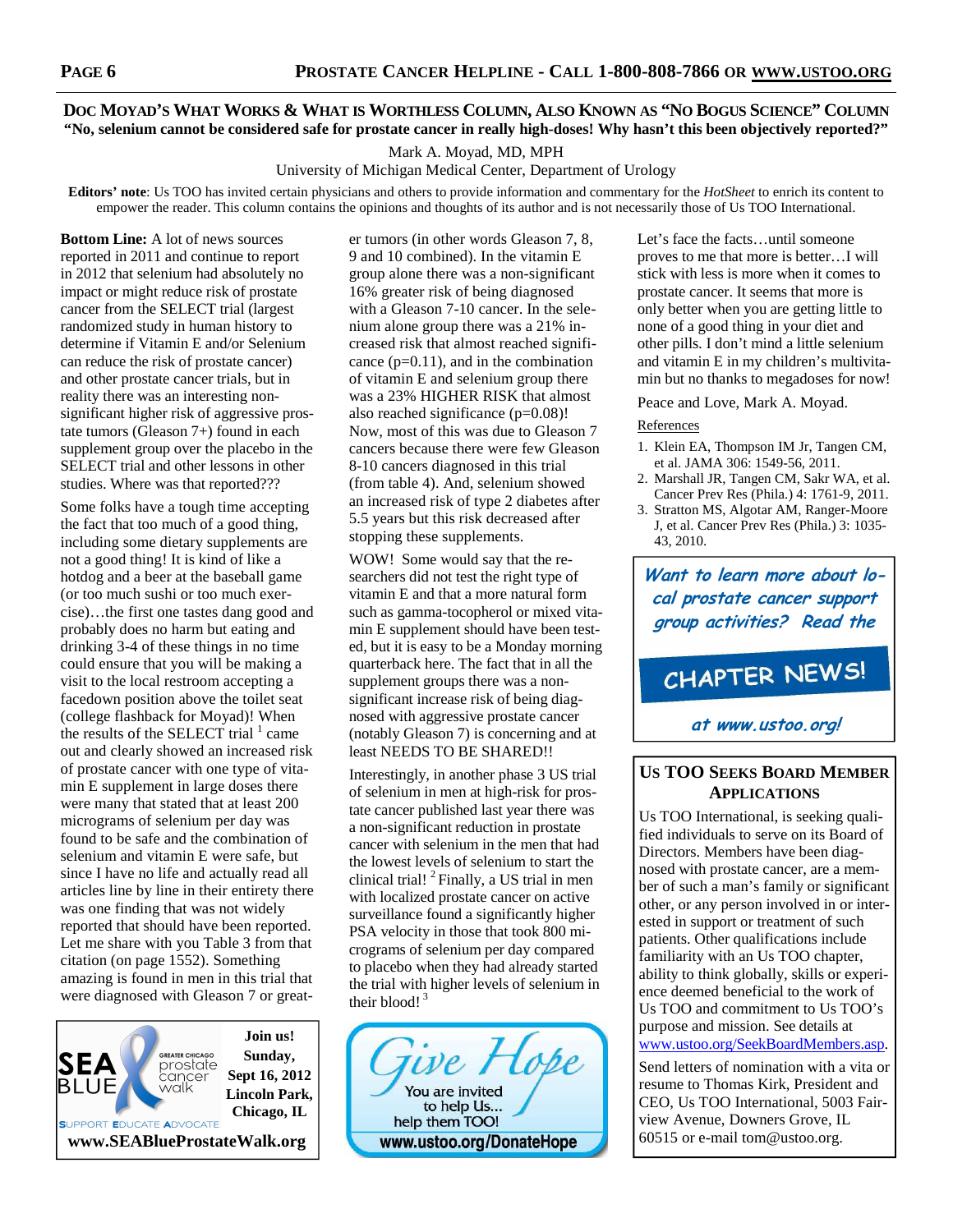## **DOCTOR CHODAK'S BOTTOM LINE** *(Ref Key: article #, page #, column #)*

 **Author:** *Winning The Battle Against Prostate Cancer, 2011*

*Editors' note*: Us TOO has invited certain physicians and others to provide information and commentary for the *HotSheet* to enrich its content to empower the reader. This column contains the opinions and thoughts of its author and is not necessarily those of Us TOO International.

**a1p1c1** An important article by Salonen and co-workers addresses the issue of intermittent hormone therapy for men with advanced or metastatic prostate cancer. This is a well-done study with the authors recommending that intermittent hormone therapy should be the standard therapy offered to men who are appropriate candidates. That would mean their PSA declined below a defined level after hormone therapy was initiated. The advantages to patients are potentially improved quality of life and lower cost. One problem not addressed but pointed out in another randomized study of intermittent vs. continuous therapy was the following; men on intermittent therapy are more likely to die of prostate cancer but less likely to die of other causes. This point should be presented to every man who is considering intermittent therapy. The next question is whether more intense monitoring of overall health issues could further reduce the non-prostate cancer deaths in men on continuous therapy.

**THE BOTTOM LINE:** Intermittent hormone therapy appears to offer similar survival to some men with advanced or metastatic prostate cancer but it does so while allowing more men to die of prostate cancer but having a lower chance of dying of other causes.

**a2p1c2** The article about Provenge is very important for a few reasons. First, although men have been told that the randomized study showed an improvement in survival of 4.1 months, many patients and doctors have been reluctant to take or recommend it because the benefit seems very small given the high cost. However, Gomella presented evidence that the true benefit of this treatment probably is actually much greater because many of the men in the control group actually were able to receive Provenge after their cancer progressed. This is called a crossover design. The downside to this approach is that it may lessen the apparent benefit. As for the article written by Huber and others raising questions about whether Provenge really works, her questions were addressed by the FDA and found to not be supported.

**THE BOTTOM LINE:** Provenge remains a reasonable option for asymptomatic or minimally symptomatic men with progressive metastatic disease who have a testosterone level below 50 ng/dL.

**a3p1c3** The article adapted from Medscape by Dr. Vaughan talks about the growing recognition that many men are being over treated for their prostate cancer. Our understanding of which patients have little to gain from immediate therapy is definitely improving. In fact, an excellent article by Vickers has looked at the results from the Scandinavian trial comparing radical prostatectomy to watchful waiting and found that treating men over 70 with a Gleason 6 or 7 cancer, T1 cancer did not reduce their chance of dying from prostate cancer in 10 years. We can now be more specific than stated by Dr. Vaughan in the way men are counseled. The challenge is to really supply all the facts in an easy to understand manner. Telling men there is a 50% reduction in the death rate from prostate cancer is incomplete information. They also need to know that perhaps 5-6% will die of their disease without treatment compared to only 3% if they undergo surgery. Men will be unable to accept active surveillance if they continue to have inaccurate expectations of the risk from their cancer and the benefit from treatment.

**THE BOTTOM LINE:** Many more men could safely undergo active surveillance than are currently choosing it. The key is to inform them more accurately about the risk and benefit from treatment compared to observation

**a4p2c2** Yet another article by Wernicke and co-workers addresses the treatment of men with intermediate risk prostate cancer using a combination of external radiation and permanent seed implantation. This study is important for several reasons, most importantly because it does NOT permit any valid conclusions about the best way to treat men with intermediate risk disease. This was a retrospective rather than a prospective randomized study, which means considerable selection bias may have occurred. One example is that the median size of

the prostate was much smaller in the men getting Palladium. Other reasons are that the choice of isotope and the use of hormone therapy were solely at the discretion of the physician. Another point about hormones is that data from two randomized studies of intermediate risk group patients proved that hormone therapy + radiation improved overall survival compared to radiation alone. This study does not report survival but instead uses PSA, which is not a valid alternative for determining effectiveness and it provides no information about the side effects of either option. Finally, this study says nothing about whether combining brachytherapy with external radiation is as good, better, or inferior to radiation plus hormone therapy in terms of survival or quality of life.

**THE BOTTOM LINE:** At the current time, there is no way to determine if Iodine is a better isotope than Palladium or if the combination of external radiation plus brachytherapy is a good therapy for intermediate risk cancer in terms of its effect on long-term survival or quality of life as compared to other options.

**a7p4c2** A very important article has been published about the activities that should be modified in people with cancer. Eat more fruits and vegetables, get a good amount of exercise weekly, avoid being overweight and do not take supplements are the key messages. These recommendations are based on the best studies available. Unfortunately, not enough doctors include these recommendations along with their cancer treatment advice. Many men may be surprised by the recommendation to not take supplements but the facts are that they have never been proven to help men with this disease, even though they do something to cancer cells in the laboratory. The facts are that some of them are now being recognized as harmful and men should be more cautious about what they take.

**THE BOTTOM LINE:** Men with prostate cancer should eat more fruits and vegetables, get regular exercise, avoid obesity and be very cautious about taking vitamins, herbs and supplements.